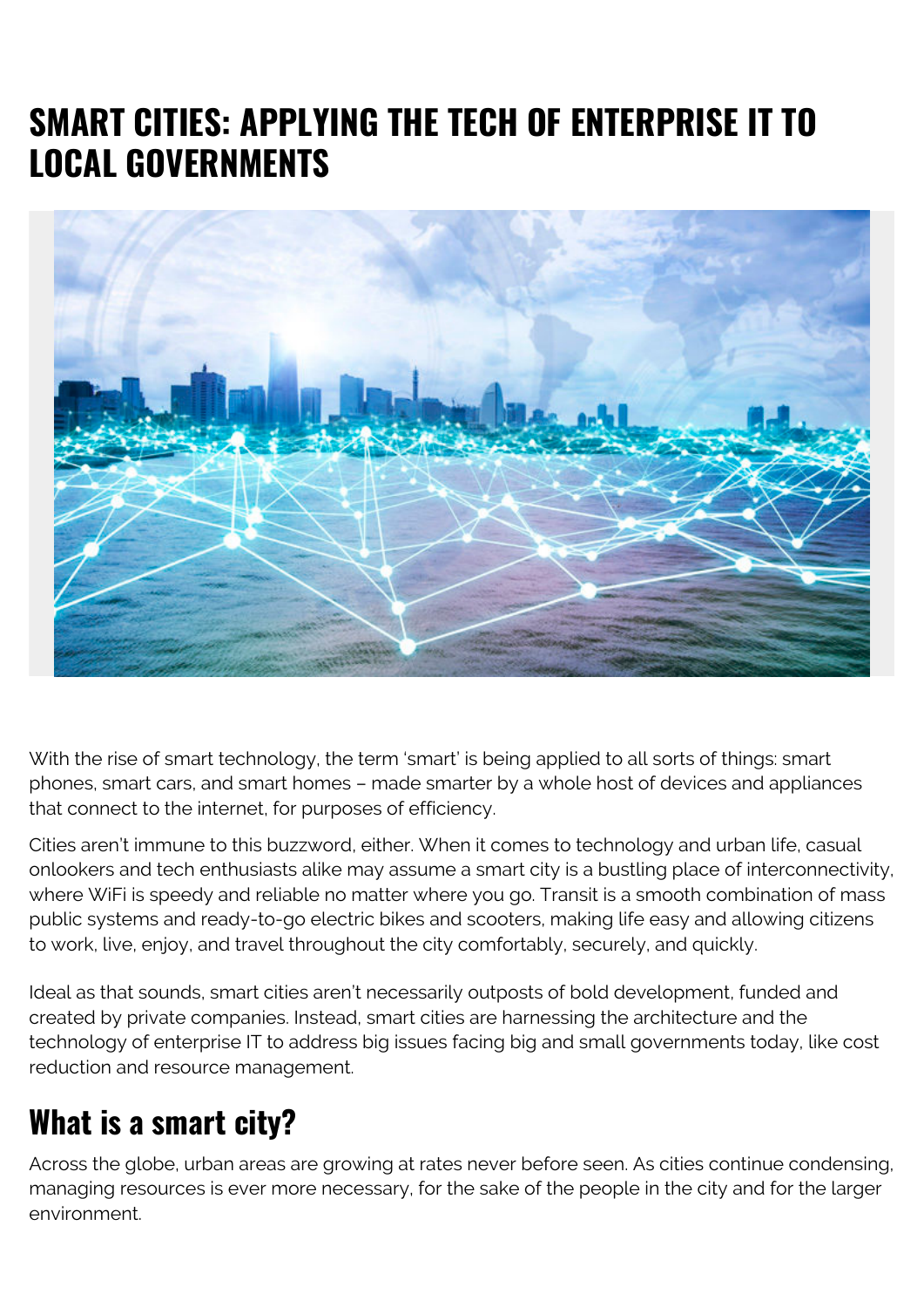[Cities increasingly want, and need, to enhance the performance, quality, and interactivity of services,](https://en.wikipedia.org/wiki/Smart_city) [in order to reduce cost and resource consumption](https://en.wikipedia.org/wiki/Smart_city). Governments must be smarter and act more efficiently in many areas, such as traffic and transit systems, power, water supply, and waste management, and services like law enforcement, schools, and libraries.

Building a smart city requires a deft balance of entrepreneurial decision making and spending alongside the structured worlds of enterprise IT and local government, though these are clearly structured in very different ways. By partnering city needs and data collection with IT and communication that the IoT and cloud computing offer, cities can harness the power of enterprise IT to manage assets and resources more effectively, efficiently, and affordably.

Today, the most **common applications of smart technology** show up in parking and energy meters, traffic lights, online applications, and even RFID sensors in city sidewalks. Intelligent processes know when something goes down, like a traffic light, and automatically create a work order, decreasing down time. While these aren't altogether impressive or innovative on their own, together they contribute to a city-wide feeling of data put to use smartly. Plus, as these efforts succeed, cities are likely to invest more in larger or more visible options.

The goal of benefiting the local government may seem one-sided, but these improvements actually enhance the lives of community members, too. City officials can monitor current city situations and the city's evolution, and citizens can interact more closely with elected officials and civil servants, often in near real-time.

## **The world's smartest cities**

Stockholm-based EasyPark, a smart-parking technology firm, ranks [the 100 smartest cities in the](https://web.archive.org/web/20180724135947/https://easyparkgroup.com/smart-cities-index/) [world.](https://web.archive.org/web/20180724135947/https://easyparkgroup.com/smart-cities-index/) This may look a little more like the exciting technology the private sector enjoys: their rankings compile data on a range of factors, including clean energy technology, communication through smartphone penetration, speed and reliability of cell service, and availability of WiFi hotspots.

The compilation isn't just raw data. The rankings consider a city's population, living standard, and overall culture and attractions, and asks thousands of tech and lifestyle journalists to rank the cities, too. In 2017, Copenhagen was deemed the overall smartest city for living, but other locales stand out for particular parts of smart tech, like Luxembourg and South Korea, which have the highest use of smartphone tech. Smart parking technology is best in Montreal, and Singapore deploys cutting edge smart technology to maintain their world-class public transit infrastructure.

# **Top smart cities in the U.S.**

So how does the U.S. rank in the Smart Cities Index? In 2017, [Boston came out on top of all American](https://www.zdnet.com/article/boston-leads-the-us-in-smart-cities-ranking/) [cities](https://www.zdnet.com/article/boston-leads-the-us-in-smart-cities-ranking/), ranked 5th overall, with particularly high nods for local education, innovation in the economy, and transport and mobility. Two spots behind, San Francisco scored big for its transit options, digitalization, and tech-friendly economy.

Many of the top-ranking smart cities rely heavily on private spending. But some U.S. cities are starting to incorporate enterprise IT into local government functions, too:

• Santa Cruz, California, has been mining crime data for years in order to predict which areas needed the most focused police presence. When not responding to calls, police head to one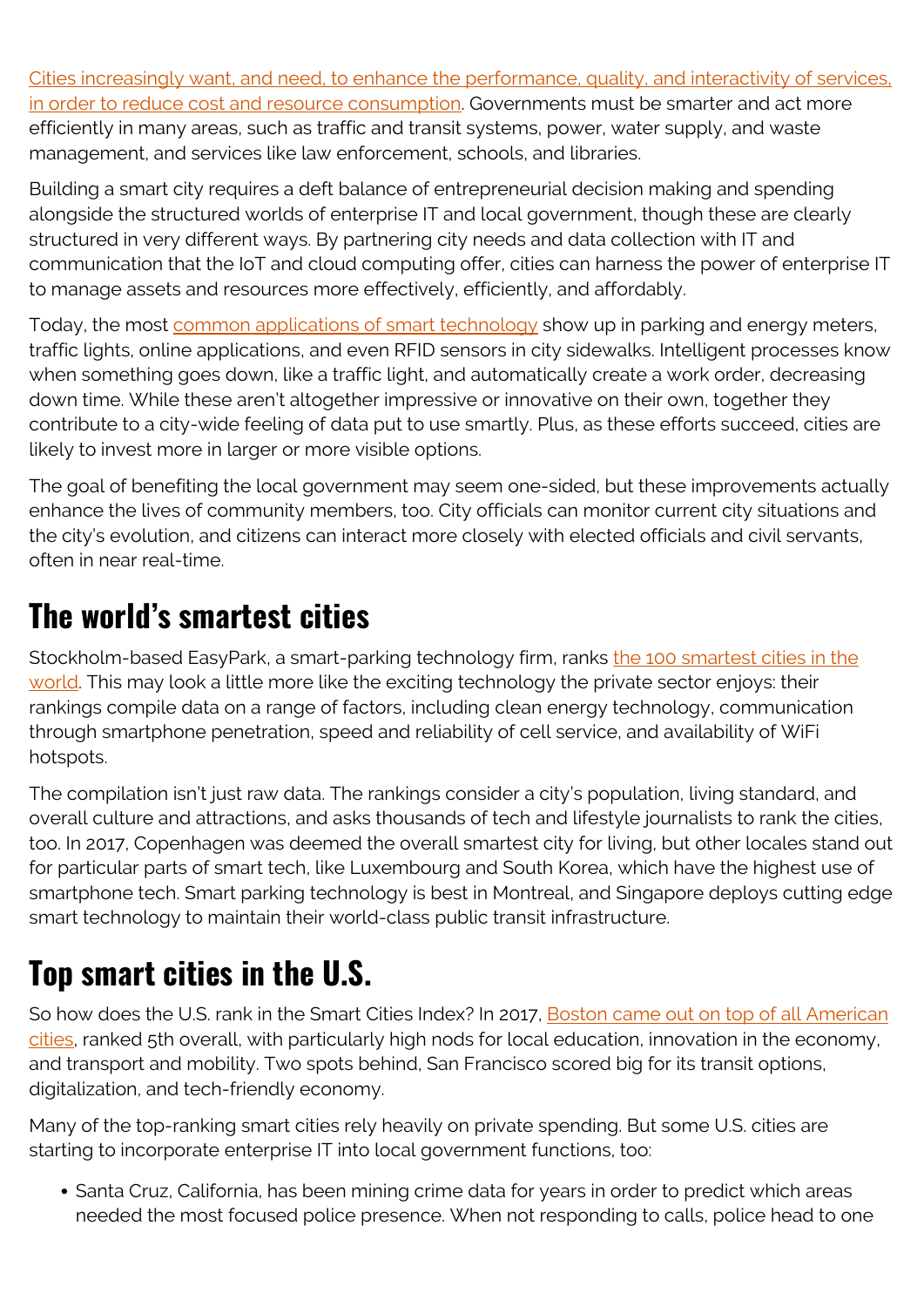of the 10 or 15 spots where crime is likely to occur, a data-driven method that has led to a decrease in crime overall.

- Las Vegas recently deployed enterprise IT to mine their traffic data to prevent pedestrian accidents and fatalities.
- A public private partnership garnered Columbus, Ohio, over \$50 million to invest directly in electric vehicle charging stations, as part of a wider initiative to smarten the city.

### **Best practices for long-term growth and tech architecture**

It's one thing for a city to have a goal of becoming smarter, but it's another thing to make it happen. Nearly [two-thirds of American cities are investing in smart technology](https://www.techrepublic.com/article/66-of-us-cities-are-investing-in-smart-city-technology/), specifically on the government side. But it's unclear whether this refers to a single, smaller initiative or a wider, multifocused effort that crisscrosses a variety of city services.

Deploying enterprise IT is just as tricky in the public sector as in the private sector. Like companies, governments are starting to realize the need to deploy enterprise-level options for IT. But deciding what that means for larger goals and public spending is a major barrier to getting started.

Industry experts say to remember the goal: opting for enterprise IT at the city level should [combine](https://www.zdnet.com/article/cisco-ceo-chuck-robbins-on-smart-cities-architecture/) [the best of technology, entrepreneurship, and local governance.](https://www.zdnet.com/article/cisco-ceo-chuck-robbins-on-smart-cities-architecture/) That can mean thinking like a system, as IT and city service require, but being ready to jump in and take risks once the higher decisions are made. An overall goal or vision for the city is useful, but determining exactly the right architecture to make it happen can paralyze the effort before it starts. Implementing smaller pieces to make small improvements. Once successful, go bigger.

Pittsburgh is a perfect case study for choosing to get smarter: the city began developing its vision in the 1990s, as the industrial economy the city relied on collapsed. Choosing technology as a major focus was [an iterative process that involved public and government officials, academics,](https://nextcity.org/daily/entry/how-the-once-struggling-pittsburgh-is-reinventing-itself-as-innovation-hub) [philanthropists, and area and national businesses.](https://nextcity.org/daily/entry/how-the-once-struggling-pittsburgh-is-reinventing-itself-as-innovation-hub) The slow, intentional accumulation of talent in science, engineering, technology, and specifically artificial intelligence has resulted in today's city, hailed as the center for emerging innovation and AI.

### **Concerns for cities embracing smart IT**

Technology is long-wave innovation. Rushing innovation for the sake of rankings, public spending, or constituent votes doesn't ensure success, but once the building blocks are in place, emergence can happen radically. Consider a major piece of smart technology: your smartphone relies on semiconductor technology that took 50 years to develop, but it only 10 years, over 2 billion people globally use smartphones.

Still, becoming a smart city is not without problems. Retention will be the [most difficult problem for](https://www.nytimes.com/2018/05/04/technology/facebook-artificial-intelligence-researchers.html) [city governments employing enterprise IT](https://www.nytimes.com/2018/05/04/technology/facebook-artificial-intelligence-researchers.html) and, more and more, artificial intelligence techniques.

Recently, Uber and Facebook have built out their own AI labs in Seattle, San Francisco, and Pittsburgh, and the academic communities there are feeling the effects. For a generation, it was the colleges and universities who began and are leading the current AI revolution, but funding that these worldwide behemoths offer ensure that private AI will be the next revolution.

The money and benefits these brands can offer to professionals in science, computer programming, engineering, and AI are significantly more than colleges and local governments can offer.